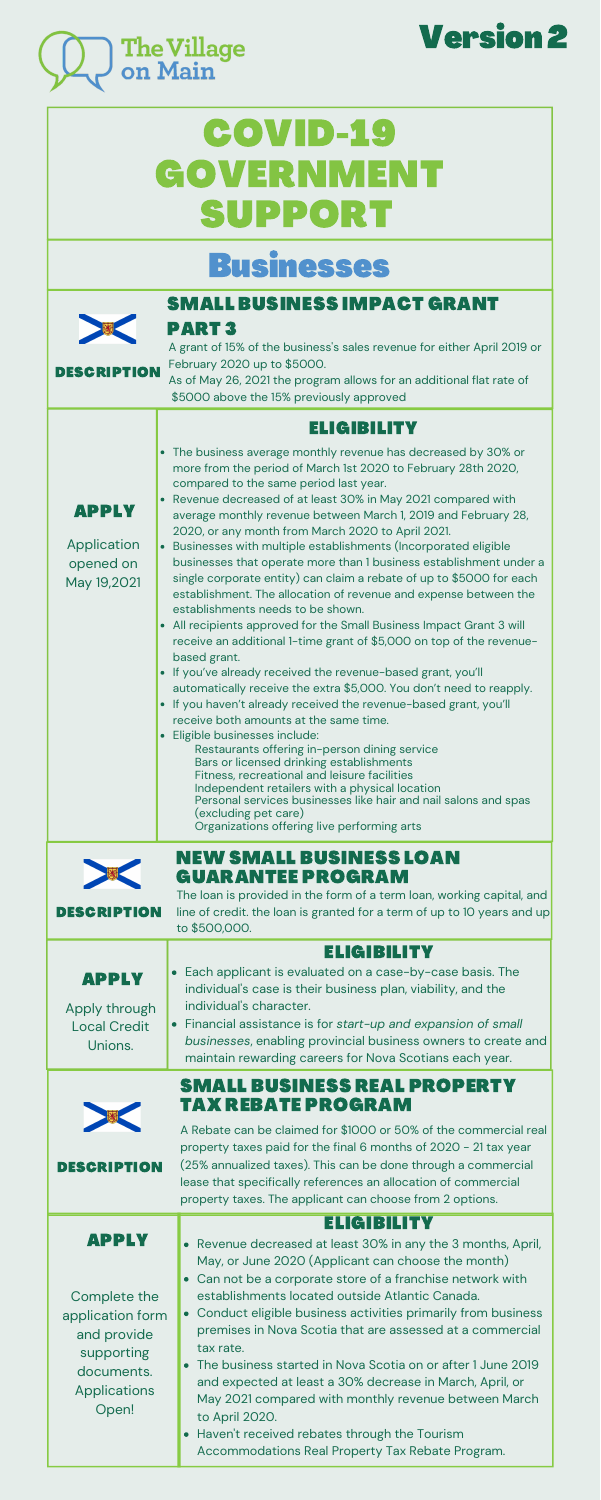- 2. Property insurance
- Interest on commercial mortgages for the purpose 3. of purchasing real property.
- Mortgage amount can't exceed the lesser of, lowest 4. total principle amount secured by one or more mortgages on property at any time or after acquired and the cost of the property.



| $\left \frac{1}{2}\right $<br><b>DESCRIPTION</b>                                                                                                                 | <b>CANADA EMERGENCY BUSINESS</b><br><b>ACCOUNT (CEBA)</b><br>Interest Free loan offered to small businesses and not-for-profit<br>organizations who have faced a deduction in revenue due to<br>COVID - 19. Not-for-profit and small business could apply for an<br>additional \$20,000 CEBA loan, on top of the \$40,000 already<br>available.                                                                                                                                                                                                                                                                                                                                                                                                                                                                                                                                                                        |  |  |
|------------------------------------------------------------------------------------------------------------------------------------------------------------------|------------------------------------------------------------------------------------------------------------------------------------------------------------------------------------------------------------------------------------------------------------------------------------------------------------------------------------------------------------------------------------------------------------------------------------------------------------------------------------------------------------------------------------------------------------------------------------------------------------------------------------------------------------------------------------------------------------------------------------------------------------------------------------------------------------------------------------------------------------------------------------------------------------------------|--|--|
| <b>APPLY</b>                                                                                                                                                     | ELIGIBILITY                                                                                                                                                                                                                                                                                                                                                                                                                                                                                                                                                                                                                                                                                                                                                                                                                                                                                                            |  |  |
| • Apply through Banks<br>and credit unions.<br>The application<br>$\bullet$<br>deadline has been<br>extended until June<br>30, 2021.                             | Businesses, not-for-profit organizations<br>$\bullet$<br>\$20,000 of the loan will be forgiven if the loan is<br>$\bullet$<br>repaid by December 31, 2022.<br>Loans are arranged through organizations' regular<br>$\bullet$<br>financial institutions (must be a participating financial<br>institution in CEBA).                                                                                                                                                                                                                                                                                                                                                                                                                                                                                                                                                                                                     |  |  |
| <b>CANADA EMERGENCY RENT</b><br>H<br><b>SUBSIDY (CERS)</b><br>A subsidy for rent and mortgage amounting up to 65% of eligible<br><b>DESCRIPTION</b><br>expenses. |                                                                                                                                                                                                                                                                                                                                                                                                                                                                                                                                                                                                                                                                                                                                                                                                                                                                                                                        |  |  |
| <b>APPLY</b>                                                                                                                                                     | <b>ELIGIBILITY</b>                                                                                                                                                                                                                                                                                                                                                                                                                                                                                                                                                                                                                                                                                                                                                                                                                                                                                                     |  |  |
| Application<br>opened from<br>May 20th, 2021.<br>The last day to<br>apply for claim<br>period 3                                                                  | • Businesses, charities , and not-for-profit organizations.<br>For each claim period, expenses up to the following can be<br>$\bullet$<br>claimed:<br>\$75,000 per business location (base and top-up)<br>$\overline{\mathbf{1}}$ .<br>2.<br>\$300,000 in total for all locations (including any<br>amounts claimed by affiliated entities)<br>the following expense criteria needs to be meet:<br>$\bullet$<br>1. Only amounts paid or payable to an arm's length party.<br>2. Expense must be in respect of the claim period.<br>3. Expense must be paid or payable under written<br>agreement entered into before October 9, 2020.<br>Expense of rent, based on % of sales, profit or similar<br>criteria. other expense related to rent include property<br>insurance, utilities and common area maintenance (all these<br>under operating expenses)<br>If the qualifying property is owned, the following are the |  |  |
| (November 22<br>to December 19,<br>2020) is June 17,<br>2021.                                                                                                    | eligible expenses:<br>1. Property and similar taxes - school taxes and<br>municipal taxes (if part of property tax assessment)<br>$\alpha$                                                                                                                                                                                                                                                                                                                                                                                                                                                                                                                                                                                                                                                                                                                                                                             |  |  |

- Small and medium-sized businesses (a business that provides support service to other businesses or undertakes commercial activities or a social enterprise).
- A maximum amount of \$60,000. (those who received a RRRF loan prior to February 26, 2021 of \$40,000.00 may be eligible to receive a Supplemental Loan of up to \$20,000.00).
- if the borrower repaid both 75% of the first \$40,000 and 50% of the balance over \$40,000 by December 31, 2022; loan forgiveness is available for the remainder of the loan.
- If any part of the balance is not paid by December 31, 2022, the remaining balance will be converted to a term loan effective January 1, 2023; and the full balance must be repaid no later than December 31, 2025.
- 0% interest until December 31, 2022
- No principal payments required until December 31, 2022

The Regional Relief and Recovery Fund provides funding to support businesses that have not been approved for supports through the Canada Emergency Business Account (CEBA) and have been in business before 1st march 2020.

# REGIONAL RELIEF AND [RECOVERY](https://www.ic.gc.ca/eic/site/icgc.nsf/eng/h_07682.html) FUND (RRRF)



# [ELIGIBILITY](https://www.ceed.ca/umsli/) [APPLY](https://www.cbdc.ca/en/nova-scotia-regional-relief-and-recovery-fund-rrrf)

Apply until June 30th, 2021

[DESCRIPTION](https://www.canada.ca/en/atlantic-canada-opportunities/campaigns/covid19/rrrf.html)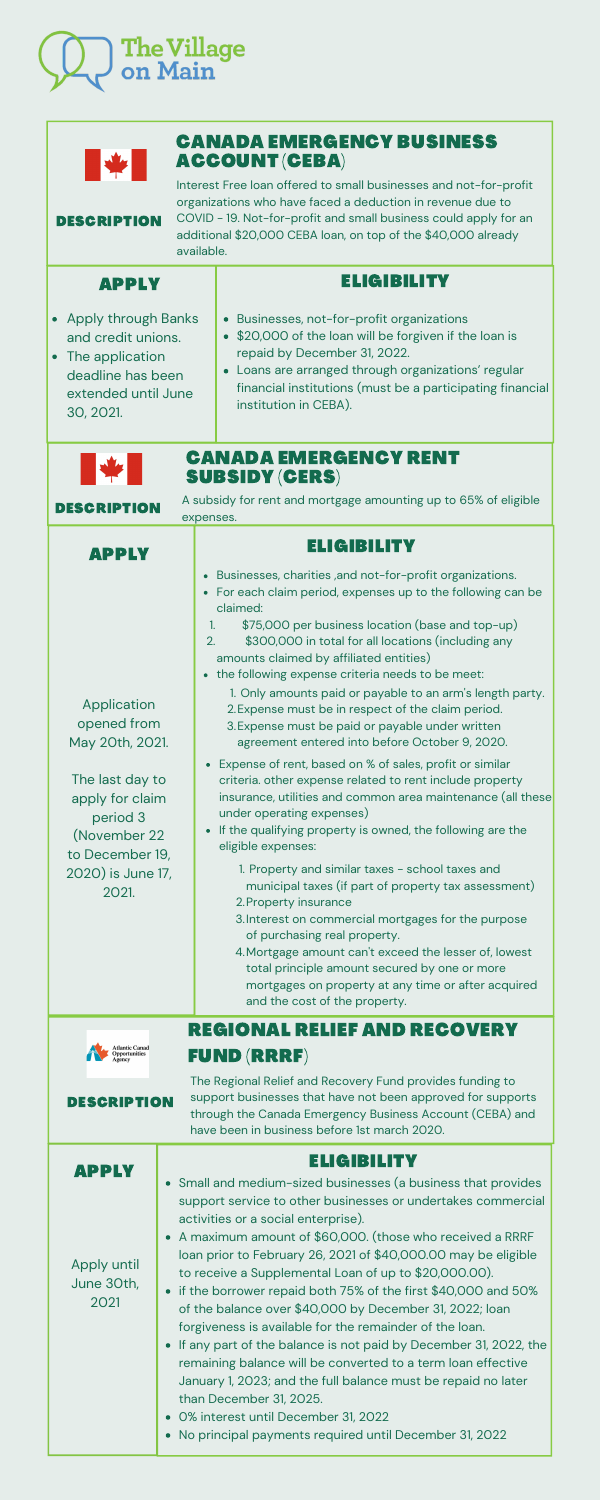# The Village<br>on Main

|                                         | <b>HIGHLY AFFECTED SECTORS</b>                                                                                                                                                                                                                                                                                                                                                                                                                                                                               |
|-----------------------------------------|--------------------------------------------------------------------------------------------------------------------------------------------------------------------------------------------------------------------------------------------------------------------------------------------------------------------------------------------------------------------------------------------------------------------------------------------------------------------------------------------------------------|
| ▎▎                                      | <b>CREDIT AVAILABILITY PROGRAM</b><br>(HASCAP)                                                                                                                                                                                                                                                                                                                                                                                                                                                               |
| <b>DESCRIPTION</b>                      | Business that were heavily impacted by COVID-19. Access<br>guaranteed, low-interest loans of \$25,000 to \$1 million for covering<br>operating cash flow needs.                                                                                                                                                                                                                                                                                                                                              |
| APPLY<br>Apply until June<br>20th, 2021 | ELIGIBILITY<br>The business is Canada based.<br>$\bullet$<br>The business must have been financial stable and viable<br>before the pandemic.<br>• The business that operates in sectors such as, tourism and<br>hospitality, restaurants and business providing in-person<br>services.<br>Business that did qualify for CEWS and CERS, automatically<br>$\bullet$<br>qualify. But the ones that don't qualify for CEWS and CERS,<br>but meet requirements of HASCAP need to provide financial<br>statements. |
|                                         |                                                                                                                                                                                                                                                                                                                                                                                                                                                                                                              |

- To start, the Workplace Rapid Screening Program form must be completed. It should take 2 business days to receive information about next step.
- Support will also be provided to help you develop a testing plan, provide free rapid antigen tests and training.
- There are form:
	- 1. <u>Workplace with less than 50 [employees](https://airtable.com/shr776tg5CzPlgdUF)</u>
	- 2. Workplace with 50+ [employees](https://surveys.novascotia.ca/TakeSurvey.aspx?SurveyID=86KH4663L)



Nova Scotia has a 5 phase re-opening plan between June and September 2021. For more information: <https://novascotia.ca/reopening-plan/>

The Halifax Chamber of Commerce has created a simplified info-graphic of the re-opening plan. You can find it **[HERE](https://halifaxchamber.com/files/library/reopening-plan-graphic-v11.pdf)** 



Any businesses or organization who is interested in offering COVID-19 screening for employees is invited to participate, regardless of size.

# More Information for Businesses



# RAPID TESTING IN [WORKPLACE](https://novascotia.ca/coronavirus/working-during-covid-19/#workplace-screening-program)

# RE-OPENING PLAN

For-Profit and Not-for-profit business can apply Employers paying workers in Nova Scotia, who are not subject to the sick leave pay arrangement, and do not receive compensation from other services under COVID-19. Self-employed people, earning primary income from their business. Do not have any default of any financial obligations, administrative and court orders with the government of Nova Scotia. These employee are: who are waiting to get COVID-19 lab test, getting a COVID-19 lab test, self-isolated while waiting for test results and getting vaccinated. **Applications** opened on 26th May 2021 [APPLY](https://www.canada.ca/en/revenue-agency/services/subsidy/emergency-wage-subsidy/cews-how-apply.html)

Businesses may apply for compensation for an employee's salary when an employee needs to take time off. Self-employed individuals may also apply.

The benefit is available for up to 4 paid days (do not have to be consecutive).A maximum of either \$20/hour, \$160/day or \$640/worker.

# Employer



#### DESCRIPTION

#### [ELIGIBILITY](https://www.canada.ca/en/revenue-agency/services/subsidy/emergency-wage-subsidy/cews-who-apply.html)

# PAID SICK LEAVE [PROGRAM](https://www.canada.ca/en/revenue-agency/services/subsidy/emergency-wage-subsidy.html)

The Business Navigators employed by the Office of Regulatory Affairs and Service Effectiveness, can assist businesses with any questions regarding COVID 19 funding and also guide you through the steps involved when applying for COVID 19 funding opportunities.

### [B](https://novascotia.ca/regulatoryopportunity/business-navigators.asp)USINESS [NAVIGATORS](https://novascotia.ca/regulatoryopportunity/business-navigators.asp)

DESCRIPTION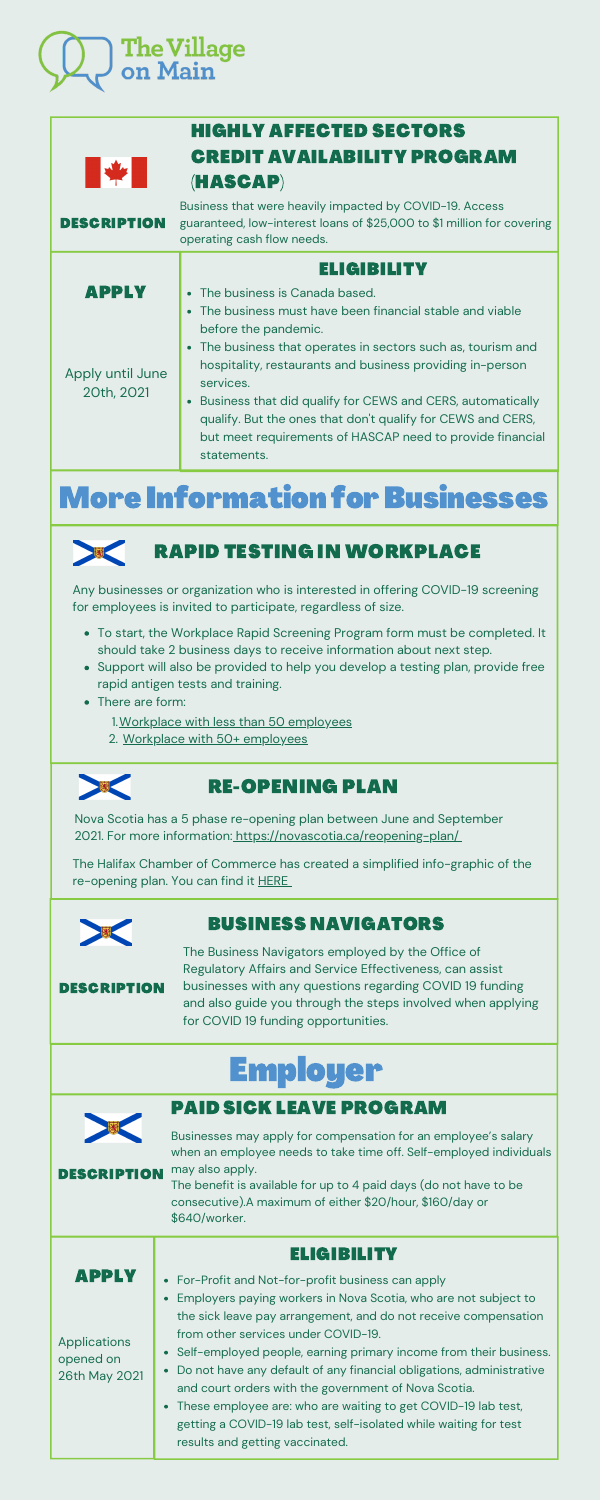### [PROTECTION](https://novascotia.ca/coronavirus/docs/Introducing-Protection-for-Renters-and-a-New-Affordable-Housing-Commission.pdf) FOR RENTERS

All Students



Most students will receive a grant automatically by January 2021 or summer 2021.

### **[ELIGIBILITY](https://novascotia.ca/studentassistance/About/ContactUs.asp)**

### [APPLY](https://novascotia.ca/studentassistance/About/ContactUs.asp)

It is a one-time grant for students amounting to \$750 grant. The grant is meant to help students cover lost earnings and other unexpected costs related to their studies.

# STUDENT [ASSISTANCE](https://novascotia.ca/coronavirus/support/) - COVID-19 SUPPORT GRANT

DESCRIPTION

# Students



| Government introduced a two per cent cap on rental increases<br>for existing tenants and a ban on renovictions. Rent caps can't<br>increase by more than 2% for existing tenants.<br><b>DESCRIPTION</b><br>The rent cap is retroactive to September 1st, 2020. These<br>changes will be in place until February 1st, 2022 or until the<br>state of emergency is lifted, whichever comes first. This<br>program is made under Emergency Management Act |                                                                                                  |  |
|-------------------------------------------------------------------------------------------------------------------------------------------------------------------------------------------------------------------------------------------------------------------------------------------------------------------------------------------------------------------------------------------------------------------------------------------------------|--------------------------------------------------------------------------------------------------|--|
| <b>APPLY</b>                                                                                                                                                                                                                                                                                                                                                                                                                                          | <b>ELIGIBILITY</b>                                                                               |  |
| Application                                                                                                                                                                                                                                                                                                                                                                                                                                           | • Tenants who have been living in a rental and landlords of<br>these rentals                     |  |
| Open                                                                                                                                                                                                                                                                                                                                                                                                                                                  | • The rent cap doesn't apply to new tenants, the rates                                           |  |
|                                                                                                                                                                                                                                                                                                                                                                                                                                                       | can be set at market value.                                                                      |  |
|                                                                                                                                                                                                                                                                                                                                                                                                                                                       | <b>Unemployed</b>                                                                                |  |
|                                                                                                                                                                                                                                                                                                                                                                                                                                                       | <b>EMPLOYMENT INSURANCE (EI)</b><br><b>PROGRAM</b>                                               |  |
| <b>DESCRIPTION</b>                                                                                                                                                                                                                                                                                                                                                                                                                                    | The program is designed to help Nova Scotians who lost their job<br>as a result of the pandemic. |  |
| APPLY                                                                                                                                                                                                                                                                                                                                                                                                                                                 | ELGIBILITY                                                                                       |  |
|                                                                                                                                                                                                                                                                                                                                                                                                                                                       | Were employed in insurable employment.                                                           |  |
| Online<br>application                                                                                                                                                                                                                                                                                                                                                                                                                                 | Lost job through no fault of your own.<br>Have been without work and without pay for at least    |  |
| available                                                                                                                                                                                                                                                                                                                                                                                                                                             | seven consecutive days in the last 52 weeks.                                                     |  |
|                                                                                                                                                                                                                                                                                                                                                                                                                                                       | Actively looking for work                                                                        |  |



| МИН Р                                                           | <b>CANADA EMERGENCY WAGE SUBSIDY</b><br>(CEWS)<br>For employers who have faced reduced revenue due to COVID-19.<br>This is designed to cover part of employee wages, enable them to<br>re-hire workers, help prevent further job losses and get back into<br>normal operations.                                                                                                                                                                                                                                                                                                                                                                                                                                                                                          |
|-----------------------------------------------------------------|--------------------------------------------------------------------------------------------------------------------------------------------------------------------------------------------------------------------------------------------------------------------------------------------------------------------------------------------------------------------------------------------------------------------------------------------------------------------------------------------------------------------------------------------------------------------------------------------------------------------------------------------------------------------------------------------------------------------------------------------------------------------------|
| <b>APPLY</b><br>The application<br>opened on May<br>20th, 2021. | <b>ELIGIBILITY</b><br>Businesses, individuals, employers, not-for-profit,<br>charities.<br>CEWS will be extended until September 25 2021.<br>All eligible employers who saw a 15% drop in revenue in<br>March and a 30% drop in revenue in April, May and June<br>2020.<br>All eligible employers who saw a revenue loss, no matter<br>the scale, in July 2020 - June 2021.<br>Eligible employers include charities, non-profits, social<br>enterprises, RCAAAs, and non-public colleges and<br>schools. (Publicly-funded hospitals, universities,<br>colleges, and school boards are not eligible).<br>Have had a CRA payroll program account on or before<br>$\bullet$<br>March 15, 2020 (or used a payroll service provider who<br>made remittances on their behalf). |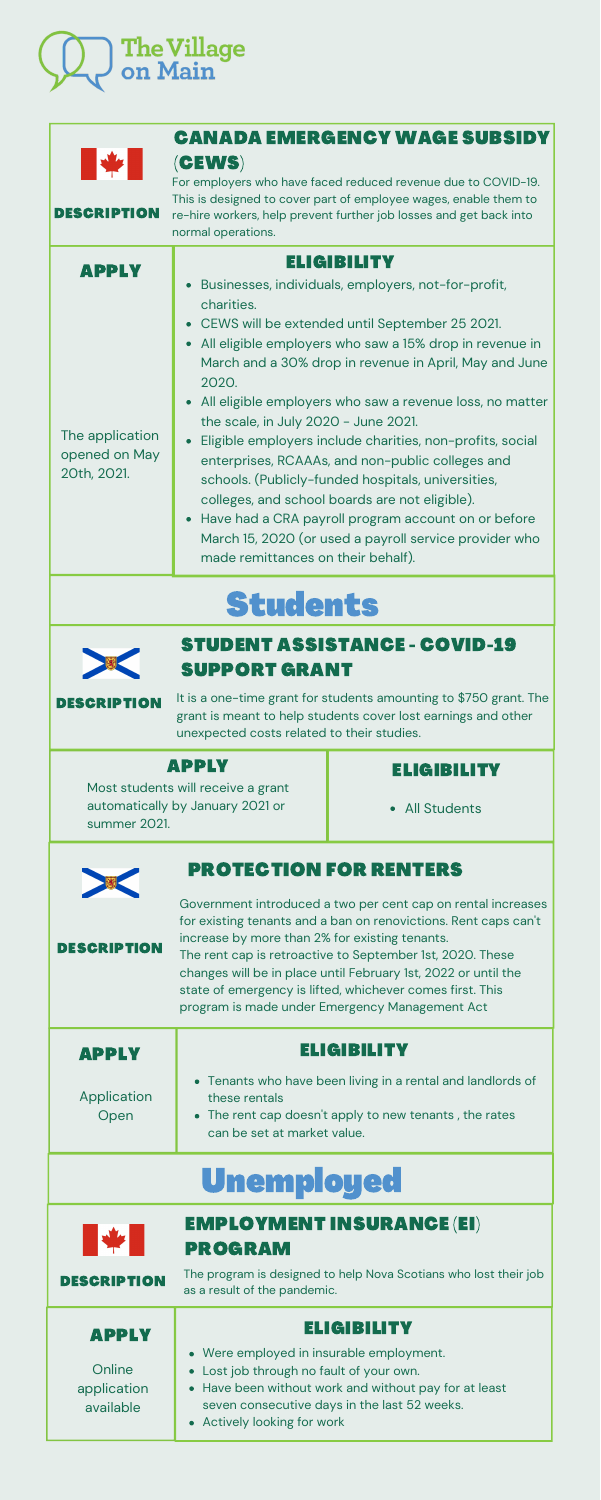| <b>APPLY</b>                                   | <b>ELIGIBILITY</b>                                            |
|------------------------------------------------|---------------------------------------------------------------|
|                                                | • The operator must have a qualified roofed accommodation,    |
|                                                | it could either be owned by the operator or, is leased to the |
| <b>Application form</b>                        | operator under a lease that requires the operator to pay the  |
| and supporting                                 | real property taxes.                                          |
| documents                                      | • From April 1, 2020 to October 31, 2020, the operator has    |
| required.                                      | incurred a year-over-year revenue loss for room               |
| The program is<br>open throughout<br>the year. | accommodation revenue of at least 30% compared to the         |
|                                                | same period in the previous year.                             |
|                                                | • Accommodation should have 5 or more rooms available for     |
|                                                | rent to the public.                                           |

Be assessed as a commercial property.

## TOURISM [ACCOMMODATIONS](https://novascotia.ca/coronavirus/tourism-accommodations-real-property-tax-rebate-program/) REAL PROPERTY TAX REBATE PROGRAM - PART 2

The rebate gives one-time, 50% rebate on the first 6 months of eligible tourism property accommodation operators commercial property taxes paid for 2021 - 2022. DESCRIPTION

- corporation, society, social enterprise, not-for-profit, charity in business or other similar organization
- 2. Employ fewer than 100 employees
- 3. Pay the small business tax rate, if incorporated
- 4. Be HST registered





|  |  | <b>Tourism</b> |
|--|--|----------------|
|  |  |                |



The Small Tourism Operators Restart Program provides a 1-time grant of \$5,000 to help tourism businesses that were affected by COVID-19 restrictions.

- Funds may be used for various advertising options, developing packages and incentives to encourage overnight stays, such as an overnight plus a bottle of local wine, or family weekend packages with free breakfasts, as well as customer-focused upgrades or amenities.
- Eligible businesses must be:
	- 1. Registered as a host under the Tourist Accommodations Registration Act,
	- 2. Offering at least one or more rooms to the travelling or vacationing public
	- 3. Be HST registered

# SMALL TOURISM [OPERATORS](https://novascotia.ca/coronavirus/small-tourism-operators-restart-program/) RESTART PROGRAM

|                                                   | ELIGIBILITY                                                                                                                                                                                                                                                  |
|---------------------------------------------------|--------------------------------------------------------------------------------------------------------------------------------------------------------------------------------------------------------------------------------------------------------------|
| <b>APPLY</b>                                      | · eligible businesses include:<br>1. Tour operators                                                                                                                                                                                                          |
| <b>Applications will</b><br>open 23 June<br>2021. | 2. Scenic and sightseeing transportation operators<br>3. Outdoor adventure operators and outfitters<br>4. Businesses that operate nature parks and zoos,<br>amusement or theme parks<br>5. Recreational vehicle parks and campgrounds<br>6. Travel agencies. |
|                                                   | • To qualify, businesses must also:<br>1. Be registered as a sole proprietorship, partnership,                                                                                                                                                               |

DESCRIPTION

The Tourism Accommodations Restart Customer Attraction Program provides a 1-time grant to eligible accommodations operators. The grant amount is \$1,000 per room for the first 10 rooms and \$500 per room for each additional room.

# TOURISM [ACCOMMODATIONS](https://novascotia.ca/coronavirus/tourism-accommodations-restart-customer-attraction-program/) RESTART CUSTOMER ATTRACTION PROGRAM

#### **DESCRIPTION**

#### [ELIGIBILITY](https://novascotia.ca/coronavirus/tourism-accommodations-restart-customer-attraction-program/#eligibility)

- Applications will open 23 June 2021.
- When you apply, you need to: provide proof of HST registration attest that you'll use the funding to develop and offer promotions and offers for customers.

#### [APPLY](https://novascotia.ca/coronavirus/tourism-accommodations-restart-customer-attraction-program/#how-to-apply)